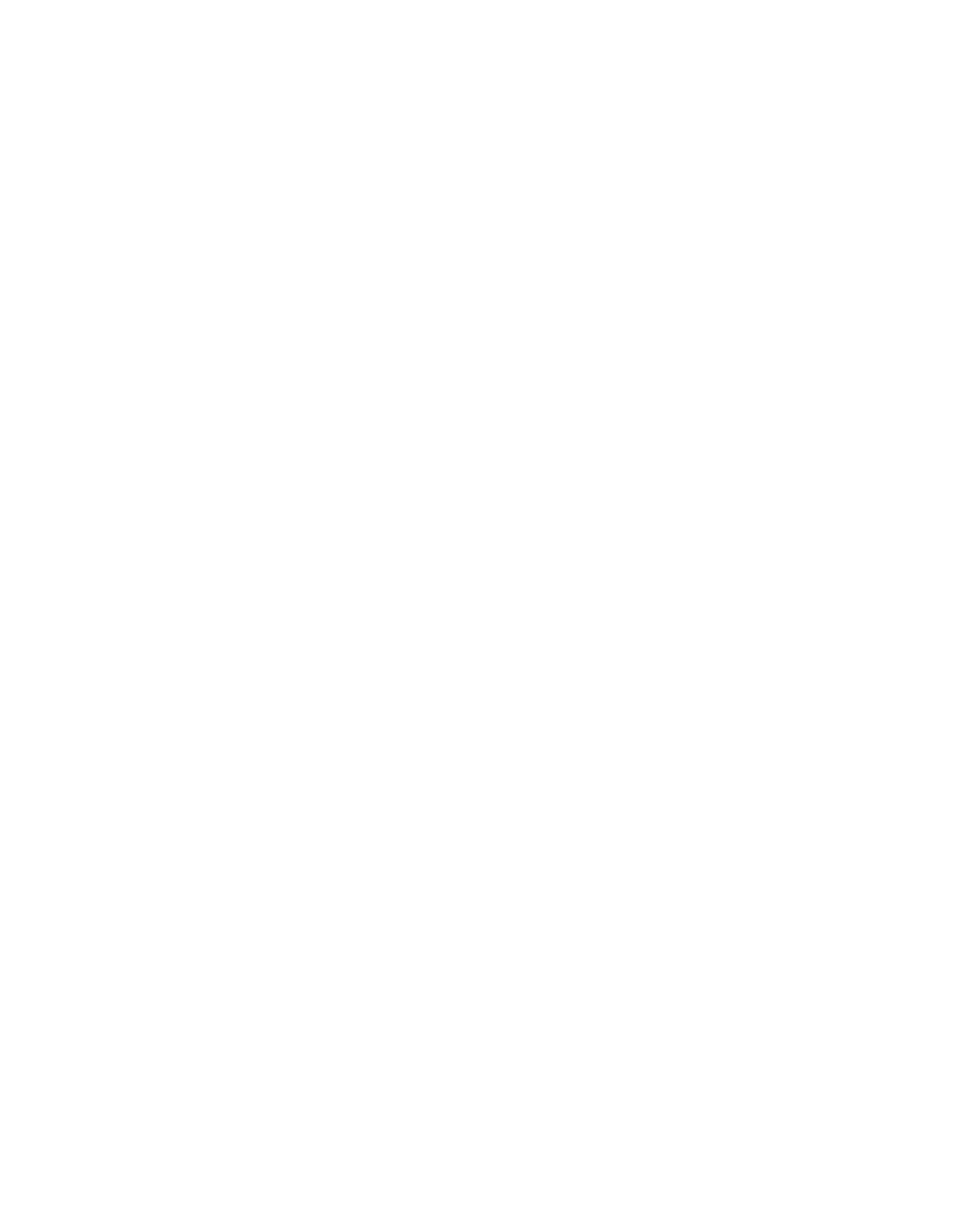A BILL to amend and reenact §20-5-15 and §20-5-16 of the Code of West Virginia, 1931, as amended, relating to the authority of the Division of Natural Resource to enter into certain contracts.

*Be it enacted by the Legislature of West Virginia:*

#### **ARTICLE 5. PARKS AND RECREATION.**

**§20-5-15. Authority to enter into certain operational contracts; terms and conditions; necessity for legislative notice and public hearing before certain facilities are placed under contract.**

 (a) The director may enter into a contract with a person, firm, corporation, foundation or public agency for the operation of a commissary, restaurant, recreational facility or other establishment within the state parks and public recreational system, for a duration not to exceed 4 ten 30 years, but the contract may provide for an option to renew at the director's discretion for an additional term or terms not to exceed ten 20 years at the time of renewal: *Provided,* That an operational contract for the operation of Prickett's Fort by the Prickett's Fort Memorial Foundation, Inc., funded by an appropriation for the specific purpose of such operational contract is exempt from the provisions of §5A-3-1 *et seq.* of this code. Prior to initiating of a contract for the operation of a state park lodge, cabin, campground, gift shop, golf facility, including pro shop operations, or ski facility, the director shall submit written notice of the specific location subject to the contract to the Legislature by letter to the Senate President and the Speaker of the House of Delegates. Any facilities constructed under the authority granted under this section must be in accordance with the purpose, powers, and duties of the Section of Parks and Recreation in accordance with the provisions of §20-5-3 *et seq.* of this code.

 (b) Prior to initiating a contract for a previously state-operated state park lodge, cabin, campground, gift shop, golf facility, including pro shop operations, or ski facility, the director shall conduct a public hearing to be held at a reasonable time and place within the county in which the facility is located. Notice of the time, place and purpose of the public hearing shall be provided as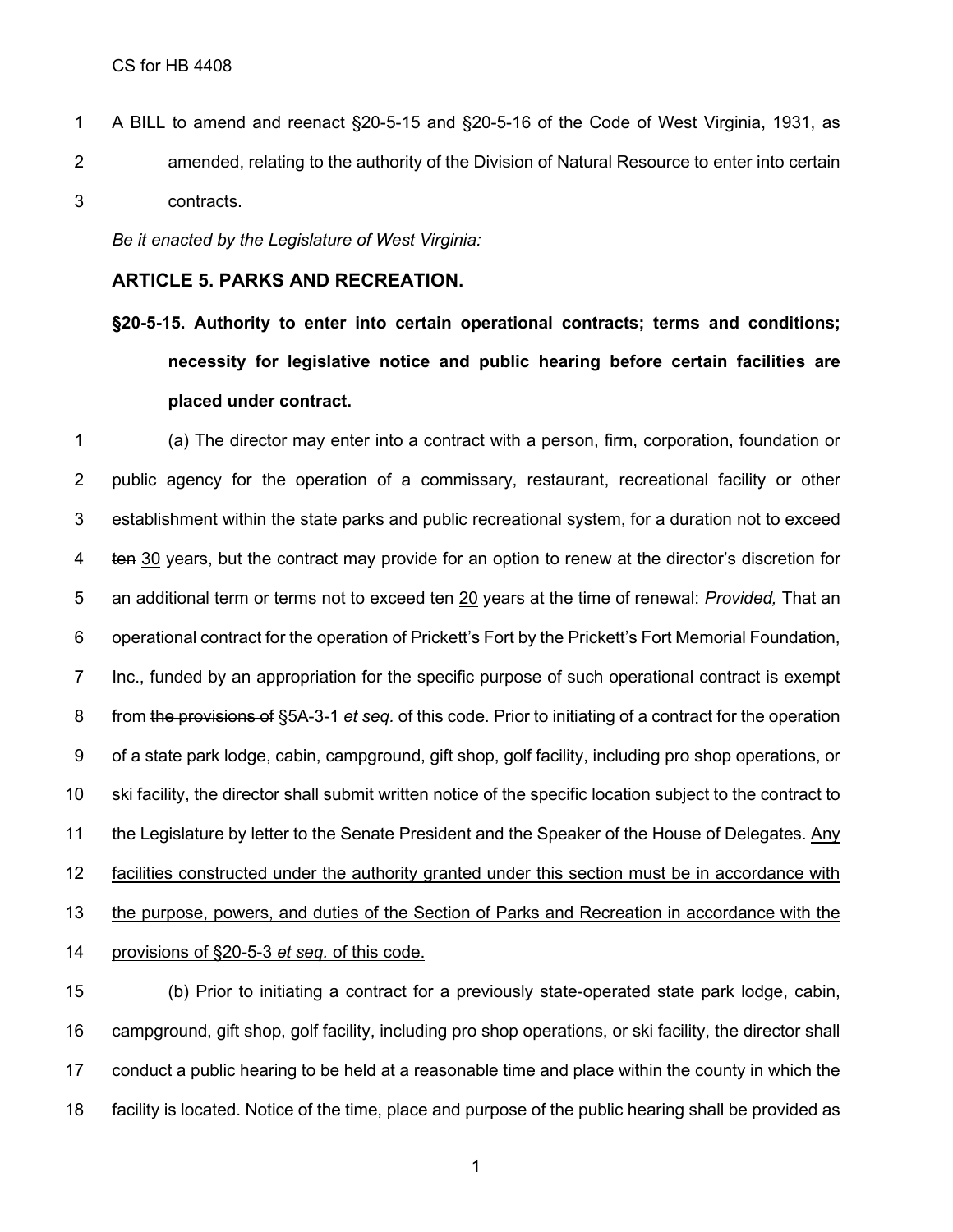19 a Class II legal advertisement in accordance with the provisions of §59-3-2 of this code which 20 notice shall be given at least for the first publication 20 days in advance of said the hearing.

 (c) Any contract entered into by the director shall provide an obligation upon the part of the operator that he or she maintain a level of performance satisfactory to the director and shall 23 further provide that any contract may be terminated by the director in the event if he or she determines that the performance is unsatisfactory and has given the operator reasonable notice of the termination.

#### **§20-5-16. Authority to enter into contracts with third parties to construct recreational facilities and cabins; public comment.**

 (a) Notwithstanding any other provision of this code to the contrary, in addition to all other 2 powers and authority vested in the director, he or she is hereby authorized and empowered to may:

 (1) Enter into contracts with third parties for the financing, construction, and operation of 5 recreational, lodging, and ancillary facilities at Chief Logan State Park, Beech Fork State Park, Tomlinson Run State Park, Stonewall Jackson Lake State Park, Lost River State Park and 7 Ganaan Valley Resort State Park all state parks and state forests under the jurisdiction of the Division of Natural Resources. The contracts may allow and recognize both direct and subsidiary 9 investment arrangements. The term of the contracts may not exceed a period of twenty-five 50 years, at which time the full title to the recreational facilities shall vest in the state, except as otherwise provided in this section;

 (2) Enter into contracts with third parties for the construction, but not the operation, of cabins at any state park or forest. Upon completion of the construction of the cabins, full title to the cabins shall immediately vest in the state and the cabins shall be operated by the parks and recreation section;

 (3) Authorize the construction of at least five cabins by any single third party in state parks and state forests which do not offer the facilities on the effective date of this subsection; and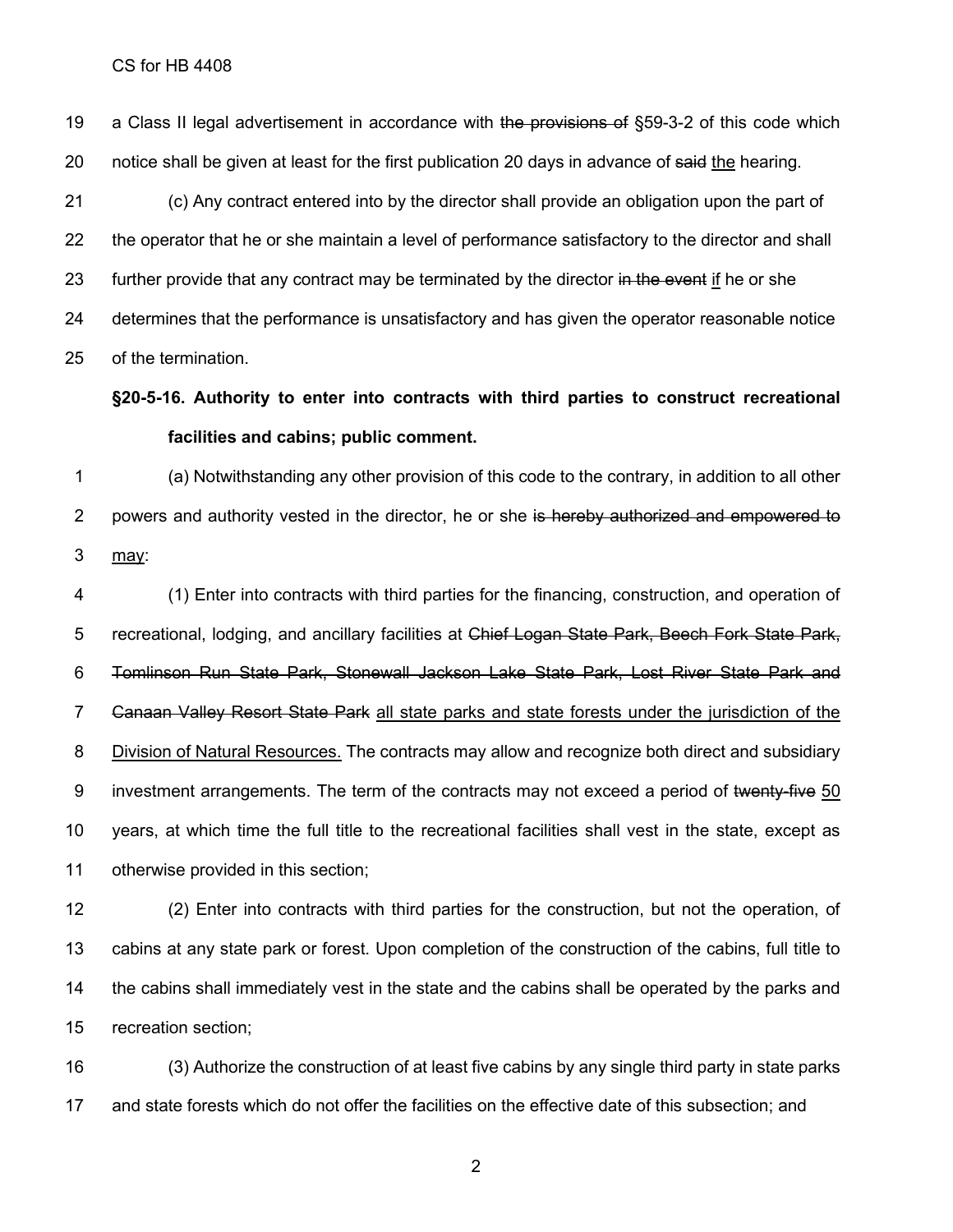CS for HB 4408

18 (4) Propose emergency and legislative rules, in accordance with the provisions of §29A- 3-1 *et seq.* of this code, that set the conditions upon which the director may enter into a contract with a single third party proposing to construct cabins.

 (b) All contracts shall be presented to the Joint Committee on Government and Finance for review and comment prior to execution.

 (c) A contract may provide for renewal for the purpose of permitting continued operation of the facilities at the option of the director for a term or terms not to exceed 10 years.

 (d) The director shall provide prior electronic notice of any contract, extension, and renewal entered into pursuant to this section to the Joint Committee on Government and Finance. Except as otherwise authorized by this section, no extension or renewal beyond the original twenty-five year term may be executed by the director absent the approval of the Joint Committee on Government and Finance.

(e) *Stonewall Jackson Lake State Park. —*

 (1) With respect to the financing, construction, and operation of lodging at Stonewall Jackson Lake State Park, in addition to the lodging in existence as of July 1, 2008, contracts entered into pursuant to this section may grant, convey, or provide for commercially reasonable lodging usage and related rights and privileges all on terms and conditions as the director may deem appropriate, desirable or necessary to attract private investment for the construction of additional lodging units.

 (2) No contracts may be entered into prior to the preparation of lodging unit development plans and standard lodging unit contract documents in a form and at a level of detail acceptable to the United States Army Corps of Engineers and the director, and subsequent to the presentation of the lodging unit development plans and standard lodging unit contract documents to the Joint Committee on Government and Finance for review and comment.

 (3) At a minimum, the lodging unit development plans and standard lodging unit contracts shall comply with the following requirements: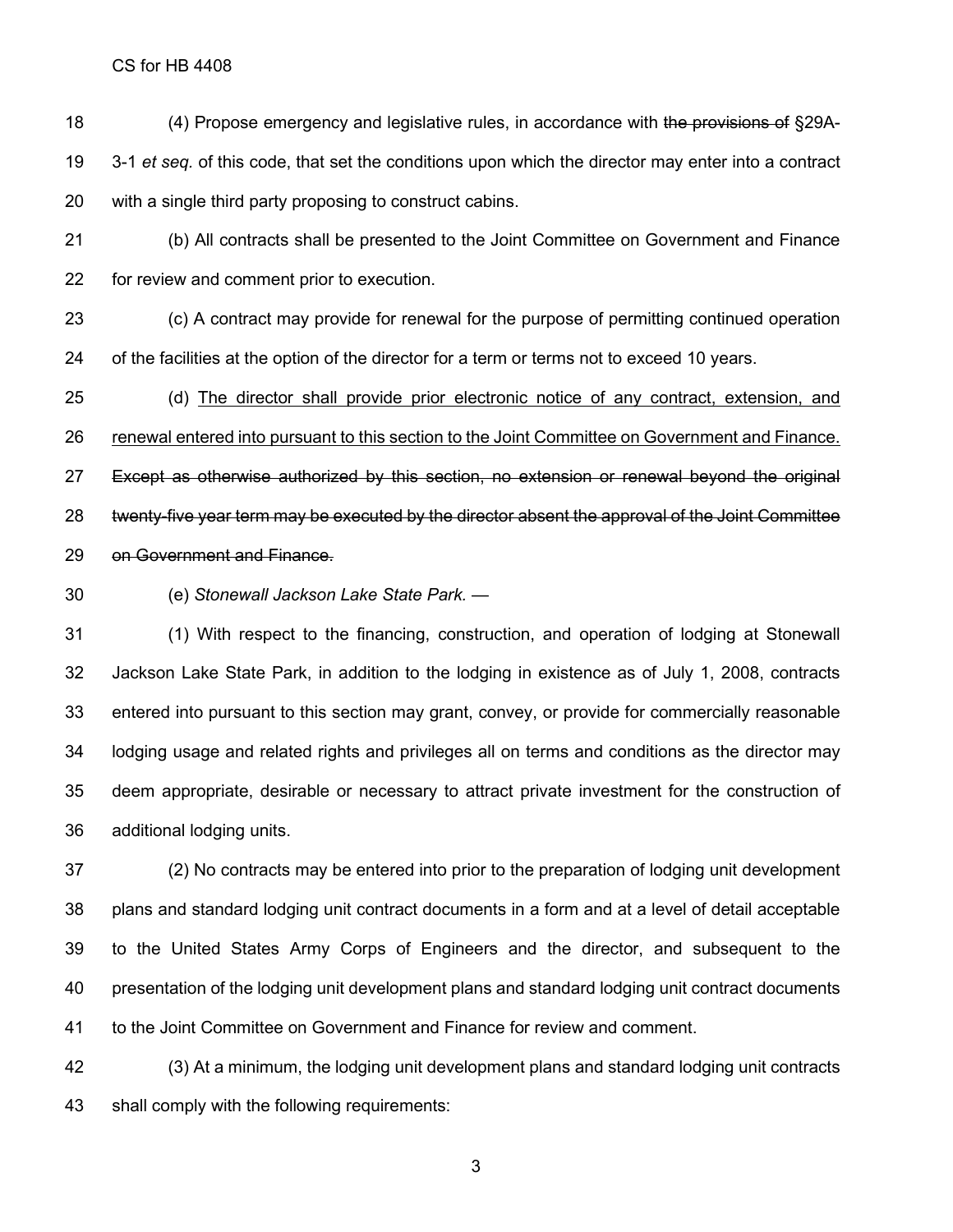CS for HB 4408

 (A) That no more than 100 additional lodging units may be constructed, in addition to the lodging in existence as of July 1, 2008;

 (B) That lodging unit contracts, with respect to any additional lodging units that may be financed, constructed or operated pursuant to the provision of this section, shall generally conform to the contracts entered into by federal agencies or the National Park Service with private parties regarding privately financed property that is constructed, developed or operated on public lands administered by federal agencies or the National Park Service, subject to modification and adaptation by the director as the director deems appropriate, suitable and relevant to any lodging units to be constructed at Stonewall Jackson Lake State Park.

 (C) That a party granted rights and privileges under lodging unit contracts awarded under 54 the provisions of this subsection shall have the right to renew his or her her or its lodging unit contract for successive terms not to extend beyond the termination date of the state's lease with the United States Army Corps of Engineers; or, in the event that the state's lease with the United States Army Corps of Engineers is extended beyond the termination date of the lease as of July 1, 2007, not to exceed five 10-year extensions or renewals beyond the termination date of the lease between the state and the United States Army Corps of Engineers in effect as of July 1, 2007: *Provided,* That the party extended the renewal rights is in compliance with all material rights, 61 duties and obligations arising under his or her, her or its contract and all relevant and applicable provisions of federal, state and local laws, rules, regulations, contracts or agreements at the time of renewal: *Provided, however,* That if and in the event the director makes an affirmative determination that further renewals beyond the time periods set forth in this subsection are in the best interest of the state and Stonewall Jackson Lake State Park, giving due consideration to financial, operational and other considerations deemed relevant and material by the director, that the director may authorize further renewals;

 (D) That all rights and privileges arising under a lodging unit contract shall be transferred to the state or the state's designee upon the expiration or termination of the contract, upon the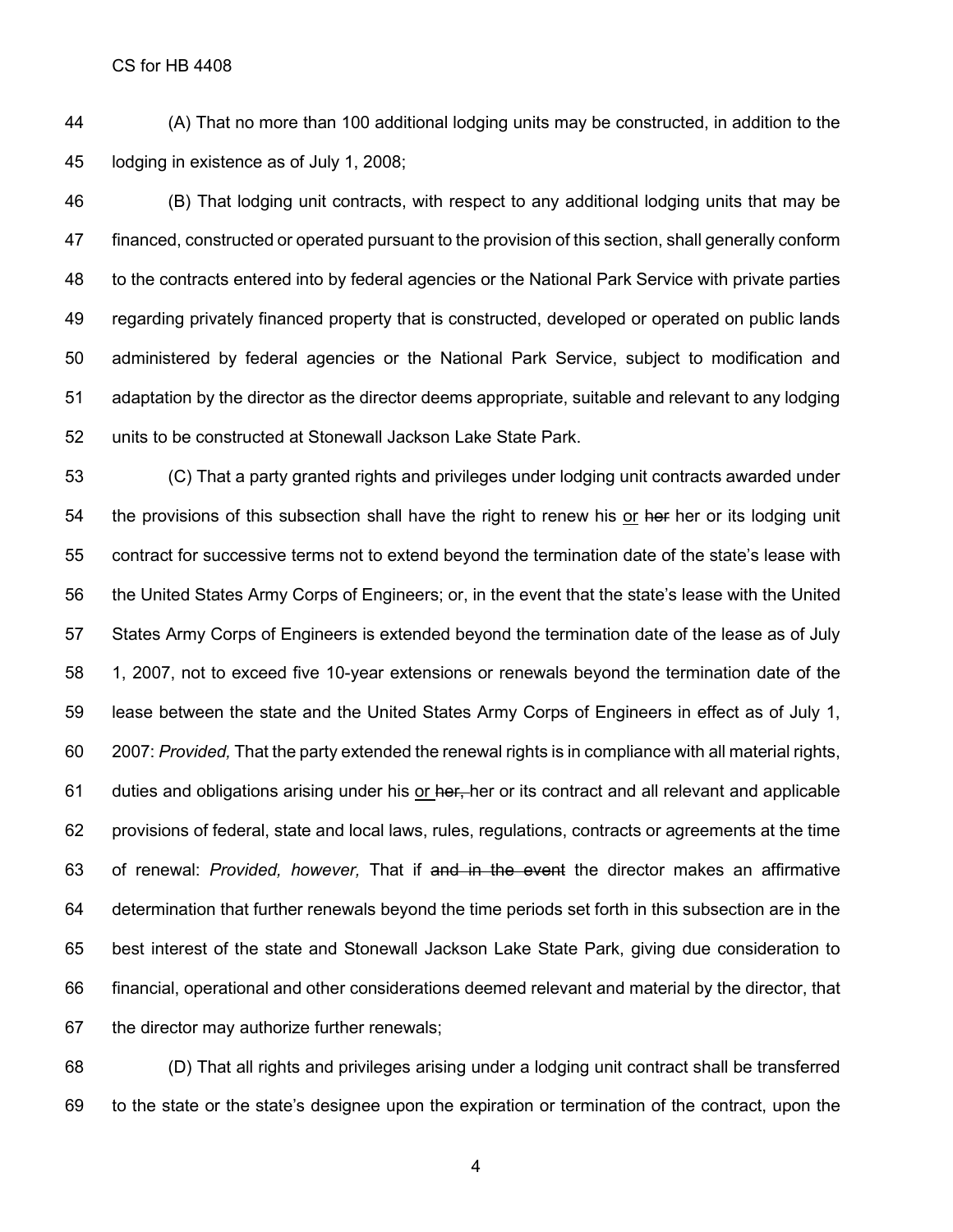CS for HB 4408

 terms and conditions as each contract may provide or as may otherwise be agreed upon between the parties;

72 (E) That the state is not, and cannot be, obligated for any costs, expenses, fees, or other charges associated with the development of the additional lodging units under this subsection or the operation and maintenance of the additional lodging units over time, including, but not limited to, costs associated with infrastructure improvements associated with development or operation of the additional lodging units. In his or her discretion, the director may engage professionals to assist the state in connection with its review and oversight of development of the additional lodging units;

 (F) That at any time following the initial term and first renewal period of any lodging unit contract entered into with a private party with respect to an additional lodging unit that is constructed under this section, the state shall have the right and option, in its sole discretion, to purchase a lodging unit or lodging units in accordance with the provisions of this subsection and any and all contracts that may be entered into from time to time under this section;

84 (G) That at its sole option and discretion, the state may elect to purchase a lodging unit 85 from a private party. In that event, If the private party shall be is paid the fair value of the private party's residual rights and privileges under the lodging unit contract, the residual rights and privileges to be valued generally in accordance with the valuation standards set forth in the National Park Service's standard contract provisions, or other relevant federal agency standards applicable to similar or like contract rights and provisions as may be in existence at the time of 90 transfer, all as the same may be deemed considered relevant and appropriate by the director, and all in the exercise of the director's reasonable discretion. Nothing in this section is intended 92 or shall may be construed to impose an obligation on the state to purchase, buy, buy out or otherwise acquire or pay for any lodging unit under this section, or to limit the right and ability of 94 a private party to donate or contribute his or her, her or its interest in and to any lodging unit constructed under this section to the state or any charitable foundation that may be established